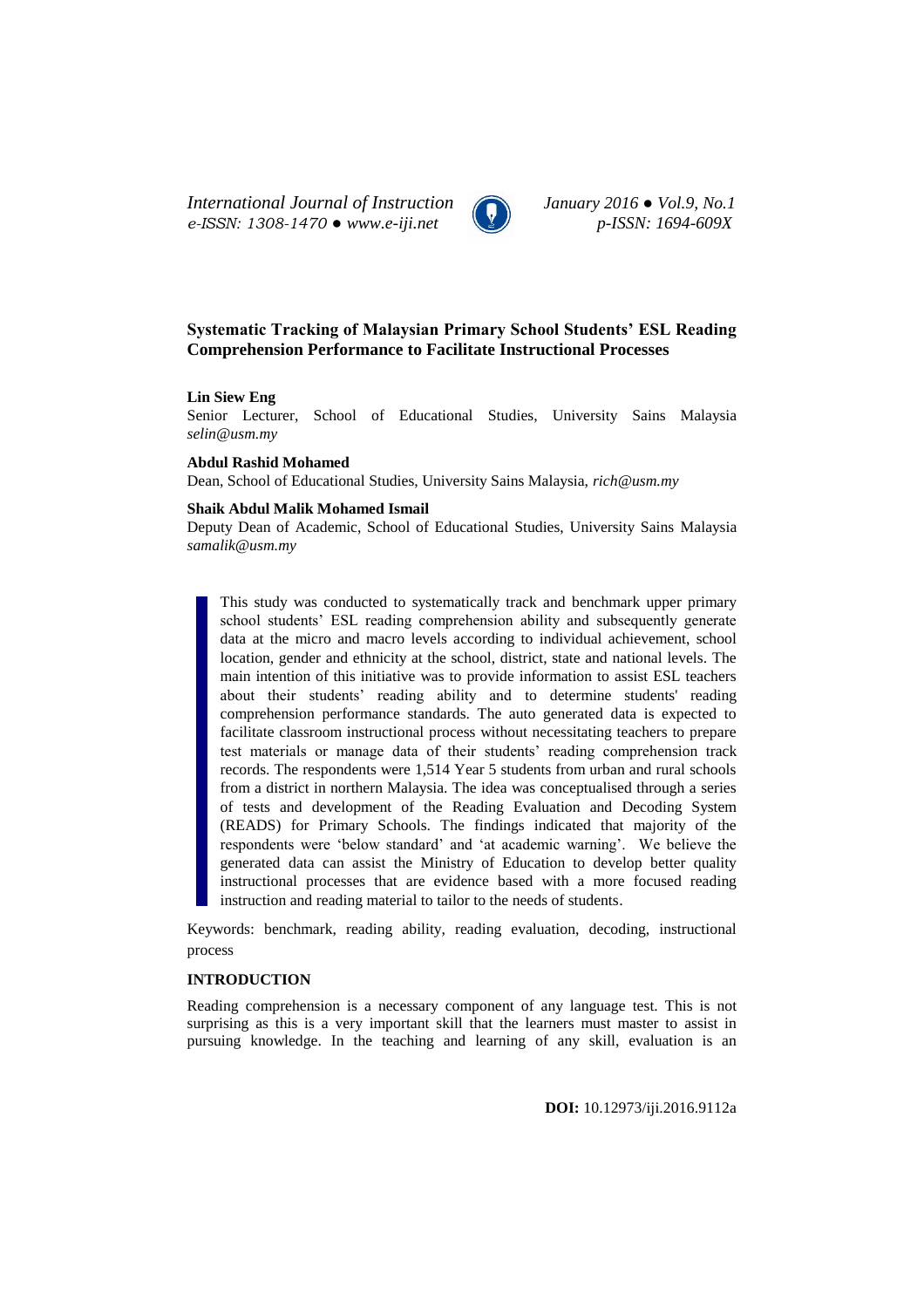inseparable element that is often considered "evil but necessary". However, most assessment done by teachers is merely to discriminate who among the learners are performing better than others. Generally, English language teachers lament that the grades alone are insufficient to indicate the learners" levels of reading ability accurately. Though the learners may have the same grade, it does not necessarily mean that the learners possess the same level of reading proficiency. Zwiers (2005) feels that clear feedback is needed to inform learners of their progress. In fact, there is more to assessments than just assigning of grades. Black and William cited in Boston (2002) broadly define assessments to include all activities that teachers and students undertake to get information that can be used diagnostically to alter teaching and learning. Similarly, Lambert and Lines (2000:4) define assessment as "the process of gathering, interpreting, recording and using information about pupils" responses to educational tasks".

According to Masters (2006, 2014), the main purpose of the assessment when learning is viewed as an on-going process that transcends particular teachers and grades, would be to establish where in their learning where the individuals are at a particular time in a particular learning area. When the assessments are conducted for the purpose of establishing where the individuals are in their on-going learning, it is referred to as the assessment of learning. Similarly, Earl (2003) believes that assessment for learning offers an alternative perspective to traditional assessment in schools and it shifts the emphasis from summative to formative assessment, from making judgments to creating descriptions that can be used in the service of the next stage of learning. All the activities that are carried out by the teacher are designed not to make comparative judgments among the students' achievements, but to highlight the students' strengths and weaknesses and provide them with the feedback that will further their learning.

Test scores should furnish teachers with reliable analytical information of what students do or do not know and can or cannot do, and subsequently may assist teachers to prepare more tailored reading comprehension instruction to their students. Such test scores should also allow teachers to determine where the students" position is in their reading development. Teachers of English as a second language are often asked to teach and evaluate their students" abilities in reading. The current evaluation system in Malaysian primary schools merely tests pupils" comprehension through what some would argue are outmoded and imprecise instruments that merely reveal the pupils" test scores on those tests and nothing more.

The current practice of reading evaluation could perhaps be improved to provide more information about learners" reading abilities. Based on this precinct, the researchers developed a Reading Evaluation and Decoding System (READS) as an alternative evaluation system. It is important to design assessments to inform (be for learning) and improve learners' performance. It is timely that teachers generally integrate assessment with teaching instruction. Thus, the objective of READS is to benchmark learners' reading comprehension ability precisely and accurately as well as generate data at the micro and macro levels according to individual achievement, school location, gender, and ethnicity at the school, district, state and national levels. This information will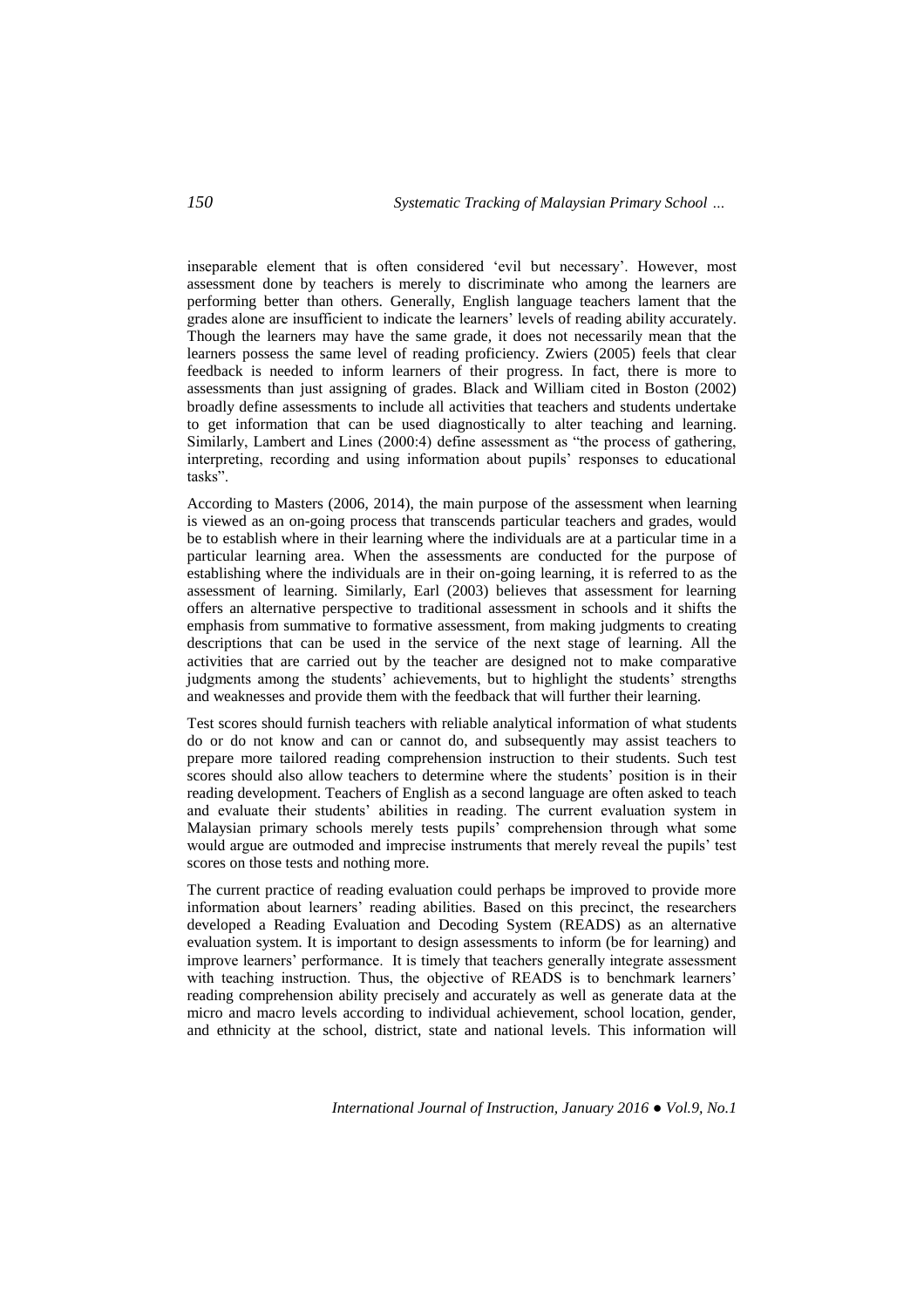provide teachers and planners with a wealth of data and subsequently will assist them to make evidence-based and informed decisions about the manner teaching of reading and comprehension should be done.

# **REVIEW OF LITERATURE**

Assessment is an ongoing process which encompasses a much wider domain (Brown, 2004). Popham (1999) states that assessment is essential in a teaching and learning process and the purpose of assessing the students is to determine each individual"s strength and weakness. It also helps teachers to determine whether their students are progressing satisfactorily or are not progressing satisfactorily. Similarly, Kubiszyn and Borich (1996) define the term "assessment" as the process of collecting data for the purpose of specifying and verifying problems and thus, making decisions about students. Besides, Stiggins (2008) also defines assessment as the process of gathering evidence of students" learning progress to inform instructional decisions. Since assessment is an integral part of the teaching and learning process, it should be aligned with the teaching instructional plan. Weeden et al. (2002) state that teachers could use the information they obtained from assessment results to plan and teach their lessons. There is an alignment between assessment, teaching and learning. Thus, teachers need to identify and monitor students" reading ability so that they can adjust their teaching to meet the needs of their students and provide relevant stretch goals (Masters, 2014).

# **About the System and its Potency to Assist Instruction**

READS, is an acronym for Reading Evaluation and Decoding System. READS is the first of its kind in the Asian region and it was developed based on rigorous research, established reading theories, mandated Malaysian school curriculum and official syllabus documents. One of the eminent potential of READS is its problem detection and solving capabilities. READS problem solving capabilities are copious as it can assess learners' reading comprehension ability and determine learners' performance standards.

The system contains three components: the Encoder (the Test Instrument), the Analyser (the Reading Matrix) and, the Decoder (the Reading Indicators).

i) Encoder: The Test Instrument or Encoder is a generic test which can be used to measure the ESL reading performance of upper primary school students from Year 4 to Year 6. This test comprises of 50 multiple choice questions. There are 12 elementary level comprehension questions which constituted 25% of the test, 24 intermediate level comprehension questions which constituted 50% of the test and 14 advanced level comprehension questions which constituted 25% of the test. The comprehension questions comprise of three of the major classifications of comprehension abilities as found in the Taxonomy of Reading Comprehension proposed by Barrett (cited in Alderson and Urquhart, 1984) namely literal, reorganisation and inferential comprehension questions.

ii) The Analyser: The Reading Matrix or Analyser is a user-friendly chart where the teachers can match their students" test scores with the Performance bands indicated in the chart as plotted against the educational levels. The idea of Progression through the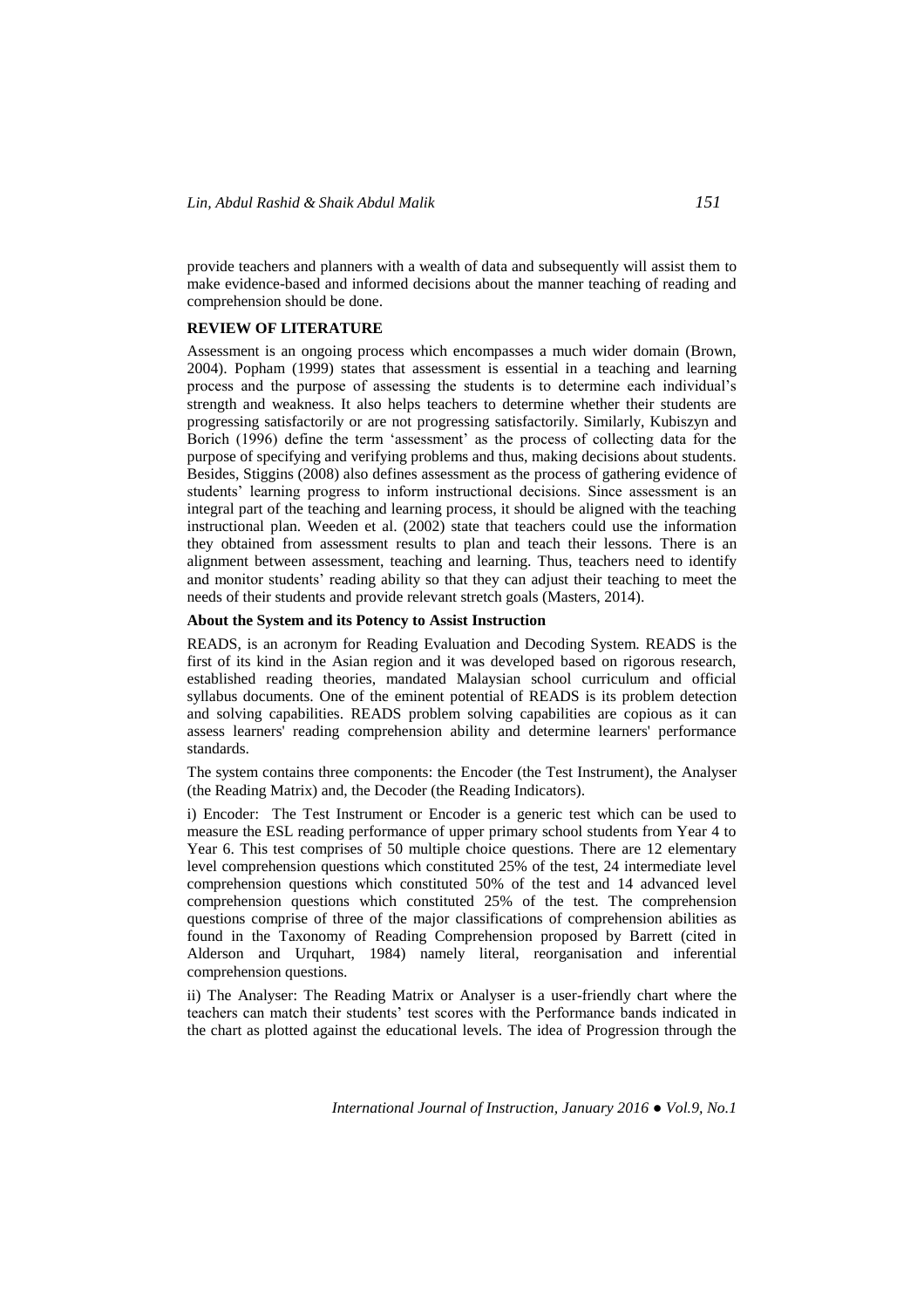levels advocated by the Task Group on Assessment and testing (TGAT) Report (1988) cited in Horton (1990) and Masters (2006) in which the criteria of levels of proficiency and age were taken into consideration in gauging the students" progress was adopted to develop the Reading Matrix.

iii) The Decoder: The Reading Indicators or Decoder acts as indicators to inform the teachers about which sub-skills of reading the students can do or cannot do. These indicators were developed based on the respondents' reading performance on the conducted test. North"s "Reading Scale for the Council of Europe Framework" cited in Alderson (2000: 132-134) was adopted as the model to develop the Reading Indicators.

The potency of the Reading Indicators is in its ability to provide ESL teachers with a reference point to gain accurate information of their students" reading abilities at the micro and macro level and accordingly teachers can plan their teaching instruction and select appropriate reading materials to meet the needs of the students.

### **THE STUDY**

This study was conducted to trial an instrument to benchmark students' reading ability precisely and accurately as well as to generate data at the micro and macro levels.

# **Respondents**

In this study, 1514 Year 5 students from 13 urban schools and 19 rural schools from a district in Northern Malaysia comprising of students of high proficiency, mid proficiency and low proficiency participated.

# **The Pilot Study**

Initially a pilot study was conducted in a district in Northern Malaysia. As many as 299 respondents of Year 4 (76 students), Year 5 (107 students), and Year 6 (116 students) were involved in the pilot study. A prototype system was first devised based on the Malaysian school curriculum. A model encoder was developed and it was piloted. The pilot study allows the researcher to obtain the test validity and reliability. The pupils" performance was used to develop the Analyser. Based on the prototype Encoder and Analyser, the Decoder was developed. The Decoder was developed based on the quantitative and qualitative data gathered from the pupils who took part in the study. The three components of READS were comprehensively calibrated and refined further through more tests for accuracy. It was found that READS has been proven to be accurate in establishing learners' reading ability and is a very reliable system to evaluate pupils" performance and decode their reading abilities.

#### **Procedure of Study**

This study involved a number of stages. A number of activities were conducted in each stage. The stages are as follow:

# *Developing Standardised Reading Comprehension Test*

A set of 50 multiple choice reading comprehension questions comprising of 12 elementary, 24 intermediate and 14 advanced level questions were involved. The validity of the SRCT was checked by 3 content experts who are experienced examiners,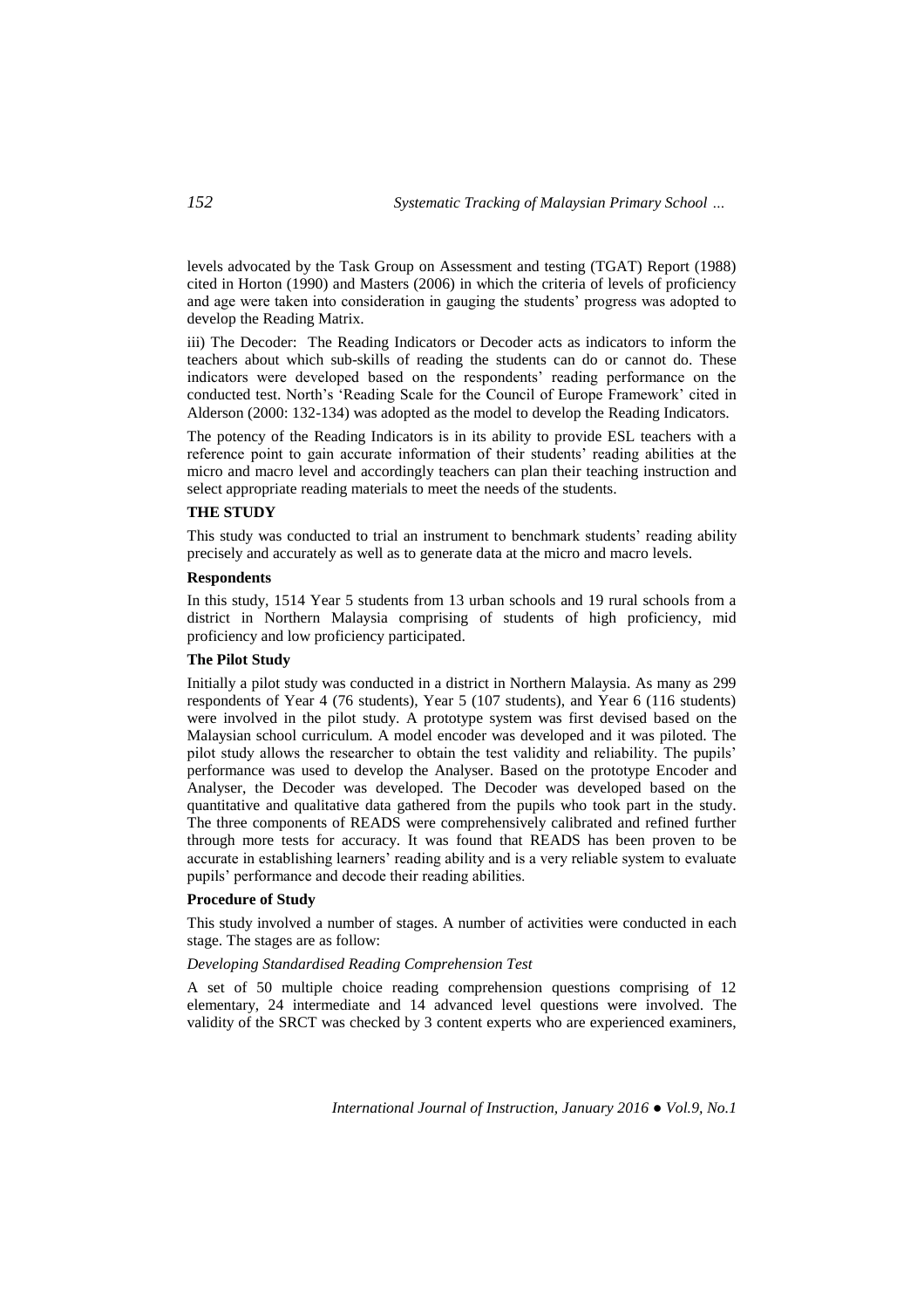a senior ESL teacher and a university lecturer. This test has a reliability of 0.85 (KR-20). This fulfils the quality of a highly-reliable test.

## *Developing cut scores for bands*

The scores obtained from the pilot study are used to categorise the respondents in order to determine the reading proficiency of the students. The respondents were categorised into four bands based on Barrett"s Taxonomy of Reading Comprehension cited in Day and Park (2005), Bloom"s Taxonomy cited in Anderson et al. (2001) and the Malaysian English Language Syllabus (2003). To develop the range of scores between bands, the researcher used z-scores to develop the cut score. In this study, cut score was used to categorise the respondents into four bands (Band 1, 2, 3, and 4) as it could determine students" reading ability. To develop the cut score, the researcher decided to use zscores. According to Carey (2001), z-score determines how much a point deviates from the mean. Gronlund (2006) stated that z-scores indicate a number of standard scores in standard deviation units. It determines how far a given raw score is above or below a mean.

Cut scores for the bands of this study are as follow:

| Band 1 | $0-12$ marks    |
|--------|-----------------|
| Band 2 | $13 - 20$ marks |
| Band 3 | $21 - 28$ marks |
| Band 4 | $29 - 50$ marks |

*Administering the standardised reading comprehension test and questionnaire*

The developed standardised written reading comprehension test was administered to determine the respondents" ESL reading abilities. The researcher collected the data together with the demographic information to be coded and the data were keyed into the SPSS (version 20).

### *Qualitative Study*

The researcher conducted interviews with students who obtained Band 1 to Band 4. Structured interviews were used to carry out qualitative research. The data was then used to inform the development of the Reading Indicators.

# *Analysing Test Scores*

This study required quantitative data and it was used to develop the bands based on the scores gained from the test. Students" ESL reading proficiency was indicated by the different bands (Band 1 to Band 4). The data that was gathered and analysed were stipulated in the forms of frequency and percentage using the SPSS (version 20).

### *Developing Reading Performance Standards*

In benchmarking Year Five students' reading abilities, the development of reading performance standards is one of the fundamental issues. The concept of British Columbia Performance Standards (BCPS) (2013) was adapted to develop the reading performance standard as the framework reflects the prescribed learning outcomes of the learners and thus, provide teachers with many opportunities to assess these learning outcomes.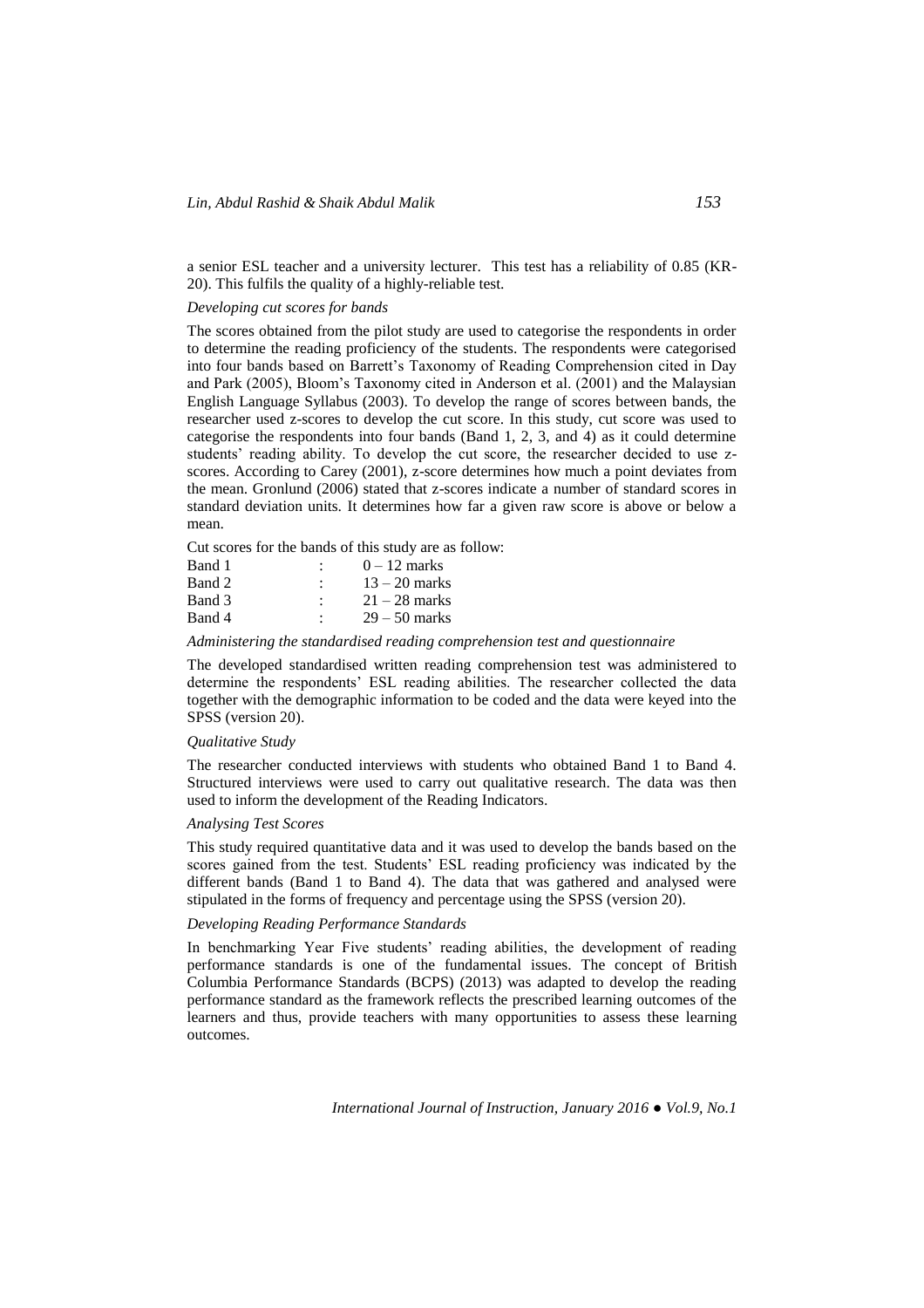### *Developing Reading Indicators*

Indicators of reading ability based on the students" reading proficiency developed will allow the teachers to have a clear idea about whether the students have or have not mastered the sub-skills of reading comprehension by referring to each of the bands. The indicators of the reading ability serve as a handy and practical diagnostic tool for determining ESL students' reading abilities as it clearly identifies students' strengths and weaknesses. In order to provide teachers and students with a set of detailed reading indicators, several resources on reading descriptors or indicators were referred to by the researchers namely, "Reading Performance Descriptors" adopted by South Dakota Department of Education (2014) and the Achievement Level Descriptors by Minnesota Department of Education (2013).

# **HOW READS WORKS**

Teachers who intend to use READS need to adhere to the following steps (Figure 1):



Figure 1: How READS Works

# **The Standardised Reading Comprehension Test**

Conduct the Standardised Reading Comprehension Test. Time allocated for the test is 60 minutes.

# **Scoring the Reading Performance**

Use the test scores to identify the students" reading abilities. The total available score in the test is 50 marks. From the test scores, the students are categorised into the various bands (Band 1 to Band 4).

| Bands                    |          |              |           |           |  |  |  |  |
|--------------------------|----------|--------------|-----------|-----------|--|--|--|--|
|                          | $0 - 12$ | $13 - 20$    | $21 - 28$ | $29 - 50$ |  |  |  |  |
| Scores                   | marks    | marks        | marks     | marks     |  |  |  |  |
| Performance              | Academic | <b>Below</b> | Meet      | Exceed    |  |  |  |  |
| <b>Standards</b>         | Warning  | Standard     | Standard  | Standard  |  |  |  |  |
| Total score $=$ 50 marks |          |              |           |           |  |  |  |  |

Table 1: Performance Bands and Performance Standards for Year 5 students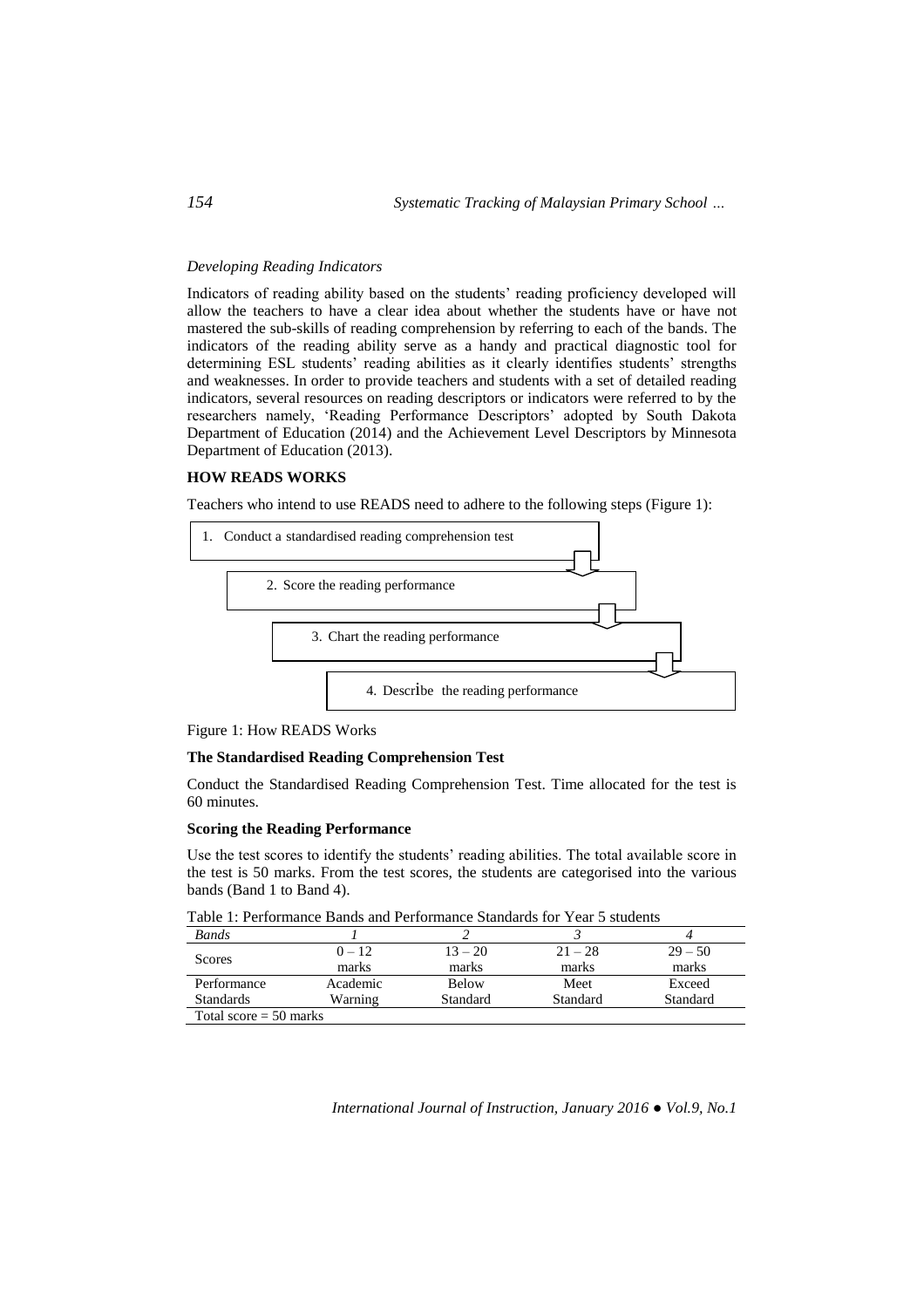# **Charting the Reading Performance**

Identify the students' reading abilities by using the Reading Matrix. Match the students' reading performance against the Reading Matrix and then correlate them to the Performance Standards and the Reading Indicators of Band 1 to Band 4.

### **FINDINGS**

# **Benchmarking Reading Performance**

The first section presents the respondents" reading performance at micro level. This is followed by the general reading performance and the next section is the overall reading performance based on gender, school location and ethnicity at macro level. The final sub-section illustrates the respondents' reading ability to answer the different sub skills of reading according to gender, school location and ethnicity.

*Sample of Respondent's Reading Performance (micro level)*

Table 2: John"s Reading Performance

| Name | Year | Score | Performance | Performance     |
|------|------|-------|-------------|-----------------|
|      |      |       | Band        | Standard        |
| John |      | 35/50 |             | Exceed standard |
|      |      |       |             |                 |

The findings in Table 2 are a sample of a respondent's Reading Performance (micro level). The data will inform the teacher that John, who is a Year 5 student, obtained 35 marks out of 50 marks. This indicates that John is categorised in Band 4. Year 5 students "meet standard" at Band 3 (refer to Table 1). Therefore, John "exceeds standard" by one band. This means that John can read texts at Year 6 level. Thus, the teachers can plan teaching instruction and reading materials appropriate to their students' reading ability. ESL teachers can refer to the Reading Performance Standards and Reading Indicators to identify the specific true reading ability of the students.

# *Respondents' General Reading Performance (micro level)*

This section presents the respondents' general reading performance. Based on the calculated cut scores, students in Year 5 should be in Band 3 which indicates that they 'meet standard'. However, only 17.5% from 1514 respondents were categorised in Band 3, which means only 264 respondents (17.5%) were identified as "meet standard". Nonetheless, 114 respondents (7.5%) were at "exceed standard" as they were categorised in Band 4. 833 respondents (55.0%) were at "below standard" as they were categorised in Band 2. About 303 respondents (20.0%) were at "academic warning" as they were categorised in Band 1. Table 3 charts out the percentages of respondents in each of the performance bands.

Table 3: General Reading Comprehension Performance

|                                 |                 |               | --  |               |     |                       |                  |      |
|---------------------------------|-----------------|---------------|-----|---------------|-----|-----------------------|------------------|------|
|                                 | Exceed Standard |               |     | Meet Standard |     | <b>Below Standard</b> | Academic Warning |      |
|                                 |                 | $\frac{0}{0}$ |     | $\frac{0}{6}$ |     | %                     |                  |      |
|                                 |                 | .             | 264 |               | 922 |                       |                  | 20.0 |
| the state of the control of the | 1.7141          |               |     |               |     |                       |                  |      |

 $n = 1514$  students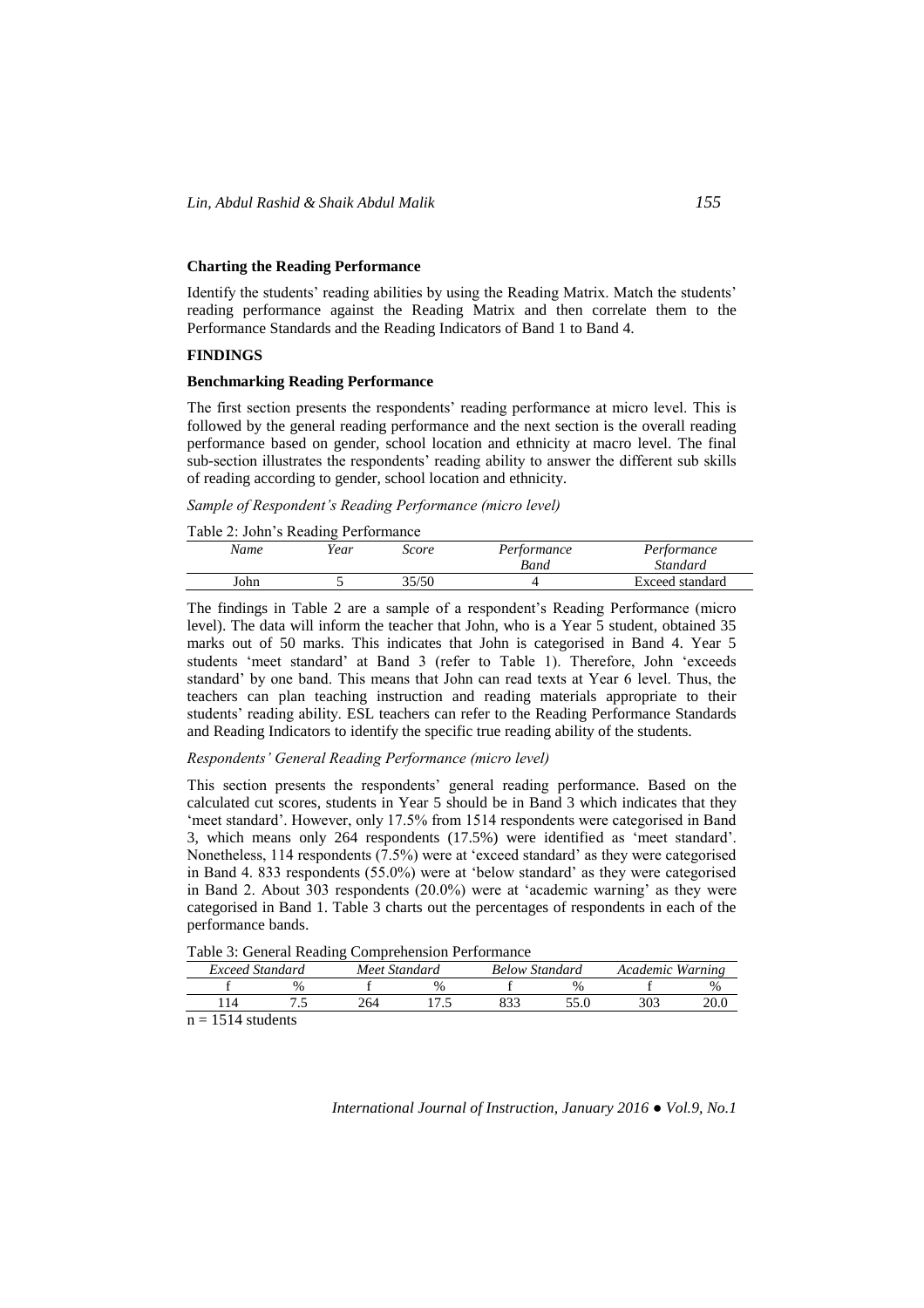*Respondents' Overall Gender, School Location and Ethnicity Performance (macro level)*

In Table 4, the percentage of female students who performed at "Exceed standard" and 'Meet standard' was higher than the male students. However, the percentage of male students who performed at "Below standard" and "Academic Warning" was higher than the female students. Overall, the female students outperformed the male students. This is similar to the results of Program for International Student Assessment (PISA) where the female Malaysian students performed better than the male Malaysian students (OECD, 2012).

| Table 4: Overall Gender, School Location and Ethnicity Performance |  |  |
|--------------------------------------------------------------------|--|--|
|                                                                    |  |  |

|                        | Gender |        |       | <b>School Location</b> | Ethnicity |           |
|------------------------|--------|--------|-------|------------------------|-----------|-----------|
|                        | Male   | Female | Urban | Rural                  | Malay     | Non-Malay |
|                        | $(\%)$ | $(\%)$ | (%)   | $(\%)$                 | $(\% )$   | $(\%)$    |
| <b>Exceed Standard</b> | 2.7    | 4.8    | 5.4   | 2.1                    | 5.8       |           |
| Meet Standard          | 6.5    | 11.0   | 9.9   | 7.6                    | 15.6      | 1.9       |
| <b>Below Standard</b>  | 28.1   | 26.9   | 26.4  | 28.6                   | 52.4      | 2.6       |
| Academic               | 12.5   | 7.5    | 9.0   | 11.0                   | 19.1      | 0.9       |
| Warning                |        |        |       |                        |           |           |

Key: Exceed standard  $= 114$  respondents, Meet standard  $= 264$  respondents, Below standard  $= 833$  respondents, Academic Warning  $= 303$  respondents

With regards to the overall school location performance, the percentage of students who attended schools in the urban areas who performed at "Exceed standard" and "Meet standard" was significantly higher than the students who attended schools in the rural areas. Conversely, the percentage of students who attended schools in the rural areas who performed at 'Below standard' and 'Academic Warning' was significantly higher than the students who attended schools in the urban areas. In contrast, a significant higher percentage of fourth-graders and eighth-graders attending schools in suburb and rural areas outperformed students who attended schools in cities and towns in National Assessment of Educational Progress (NAEP) 2013 Reading Assessment (U.S. Department of Education, 2013).

In terms of overall ethnic performance, the percentage of the Malay learners who performed at "Exceed standard", "Meet standard", "Below standard" and "Academic Warning' was significantly higher than the Non- Malay learners.

### *Performance of the Different Sub-skills of Reading (macro level)*

Table 5, Table 6 and Table 7 illustrate the respondents' reading performance on the different sub-skills of reading. The measure of central tendency used is the mean score. As we look at the performance of the respondents based on gender for the different subskills of reading i.e. literal, reorganisation and inferential assessed at different difficulty levels (elementary, intermediate and advanced levels), we can see that the mean score of the male students was below the overall mean for the literal and reorganisation comprehension questions. However, Table 7 illustrates that the mean score of the male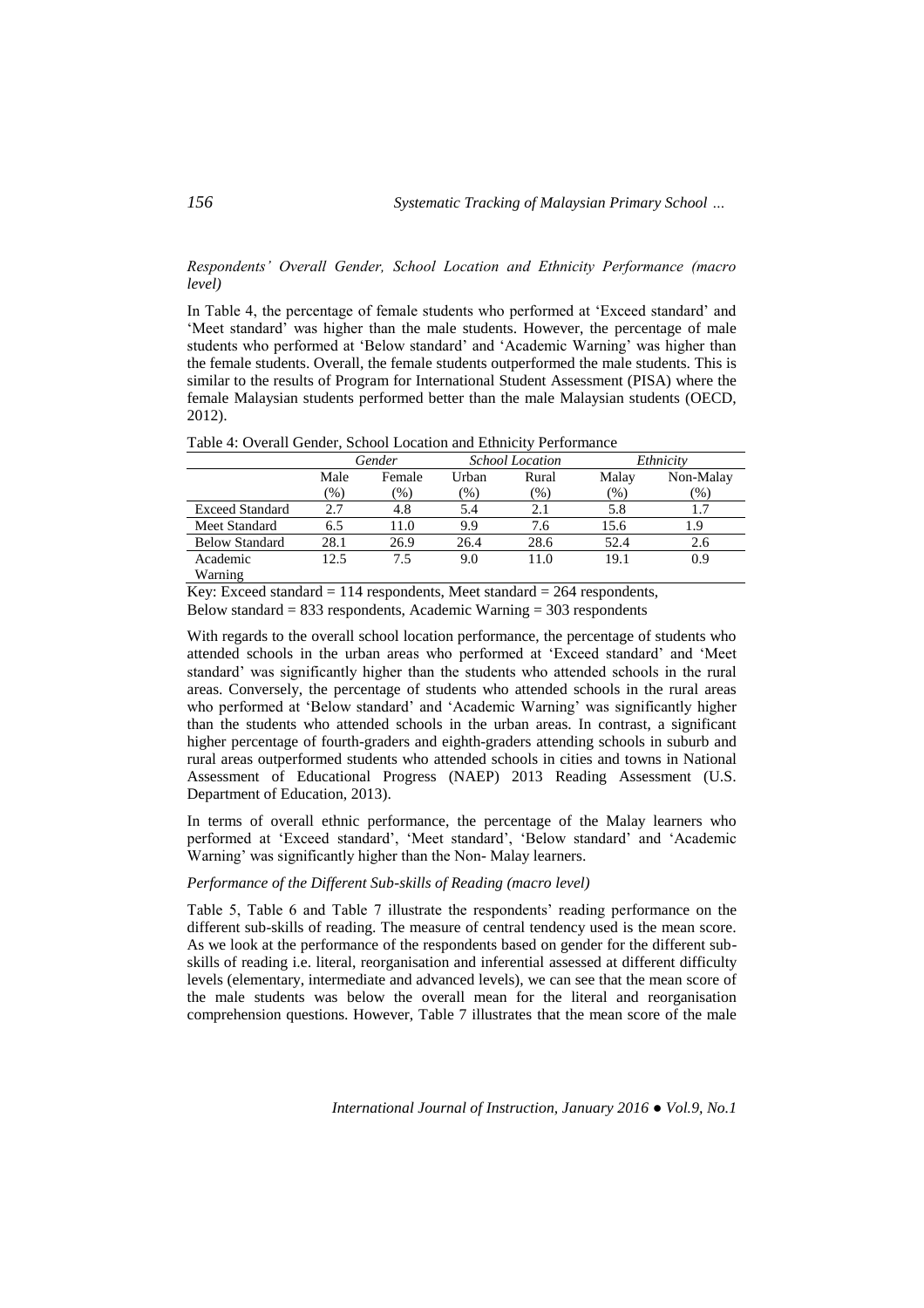respondents were the same as the overall mean score at the intermediate level in answering the inferential comprehension questions.

From the perspective of school location, the data shows that students from the urban schools performed better than the students in the rural schools when answering the literal, reorganisation and inferential comprehension questions at the different difficulty levels.

Furthermore, Table 5, 6 and 7 shows that the Non Malay students performed better than the Malay students when answering the different types of questions at different difficulty levels.

|  |  |  |  | Table 5: Reading Performance on the Literal Sub-Skill |
|--|--|--|--|-------------------------------------------------------|
|--|--|--|--|-------------------------------------------------------|

| Reading<br>difficulty<br>levels | Gender |        |         | <i>School location</i> |              |         |       |               | Ethnicity |  |
|---------------------------------|--------|--------|---------|------------------------|--------------|---------|-------|---------------|-----------|--|
|                                 | Male   | Female | Overall | Urba<br>n              | Suburba<br>n | Overall | Malay | Non-<br>Malay | Overall   |  |
| Elementary $(5)$                | 2.7    | 3.2    | 3.0     | 3.1                    | 2.8          | 3.0     | 2.9   | 3.7           | 3.3       |  |
| Intermediate $(5)$              | 1.3    | 1.4    | 1.4     | 1.39                   | 1.35         | 1.37    | 1.4   | 1.7           | 1.6       |  |
| Advanced (3)                    | 0.9    | 1.0    | 0.95    | 0.94                   | 0.89         | 0.92    | 0.9   |               | 1.0       |  |

# Table 6: Reading Performance on the Reorganisation Sub-Skill

| Reading<br>difficulty<br>levels | Gender |        |         | <i>School location</i> |              |         |       | Ethnicity     |         |
|---------------------------------|--------|--------|---------|------------------------|--------------|---------|-------|---------------|---------|
|                                 | Male   | Female | Overall | Urba<br>n              | Suburba<br>n | Overall | Malay | Non-<br>Malay | Overall |
| Elementary (4)                  | 1.4    | 1.5    | 1.5     | 1.5                    | 1.3          | 0.9     | 1.4   | 1.9           |         |
| Intermediate $(13)$             | 4.4    | 5.0    | 4.7     | 4.9                    | 4.5          | 4.7     | 4.7   | 5.4           | 5.1     |
| Advanced (6)                    | 1.9    | 2.3    |         | 2.2                    | 2.0          | 2.1     | 2.1   | 2.5           | 2.3     |

# Table 7: Reading Performance on the Inferential Sub-Skill

| Reading<br>difficulty<br>levels | Gender |        |        | School location |               |        | Ethnicity |                |        |
|---------------------------------|--------|--------|--------|-----------------|---------------|--------|-----------|----------------|--------|
|                                 | Male   | Female | Overal | $Ur-$<br>ban    | Subur-<br>ban | Overal | Mala<br>у | $Non-$<br>Mala | Overal |
| Elementary $(3)$                | 0.9    | 1.2    | 1.1    | 1.1             | 1.0           | 1.1    | 1.0       | 1.6            | 1.3    |
| Intermediate(6)                 | 1.7    |        |        |                 |               |        |           |                |        |
|                                 |        | 1.7    | 1.71   | 1.8             | 1.6           | 1.7    | 1.7       | 2.1            | 1.9    |
| Advanced (5)                    | 12     | 1.4    | 13     | 1.4             | 12            | 1.3    | 12        | 1.9            | 1.6    |

#### **DISCUSSION**

This study benchmarked the students" ESL reading comprehension ability as well as generated data at the micro level (individual) and macro level (groups according to gender, school location and ethnicity). READS is a generic test that was developed for all Malaysian Upper Primary schools from Year 4 to Year 6. Although the students can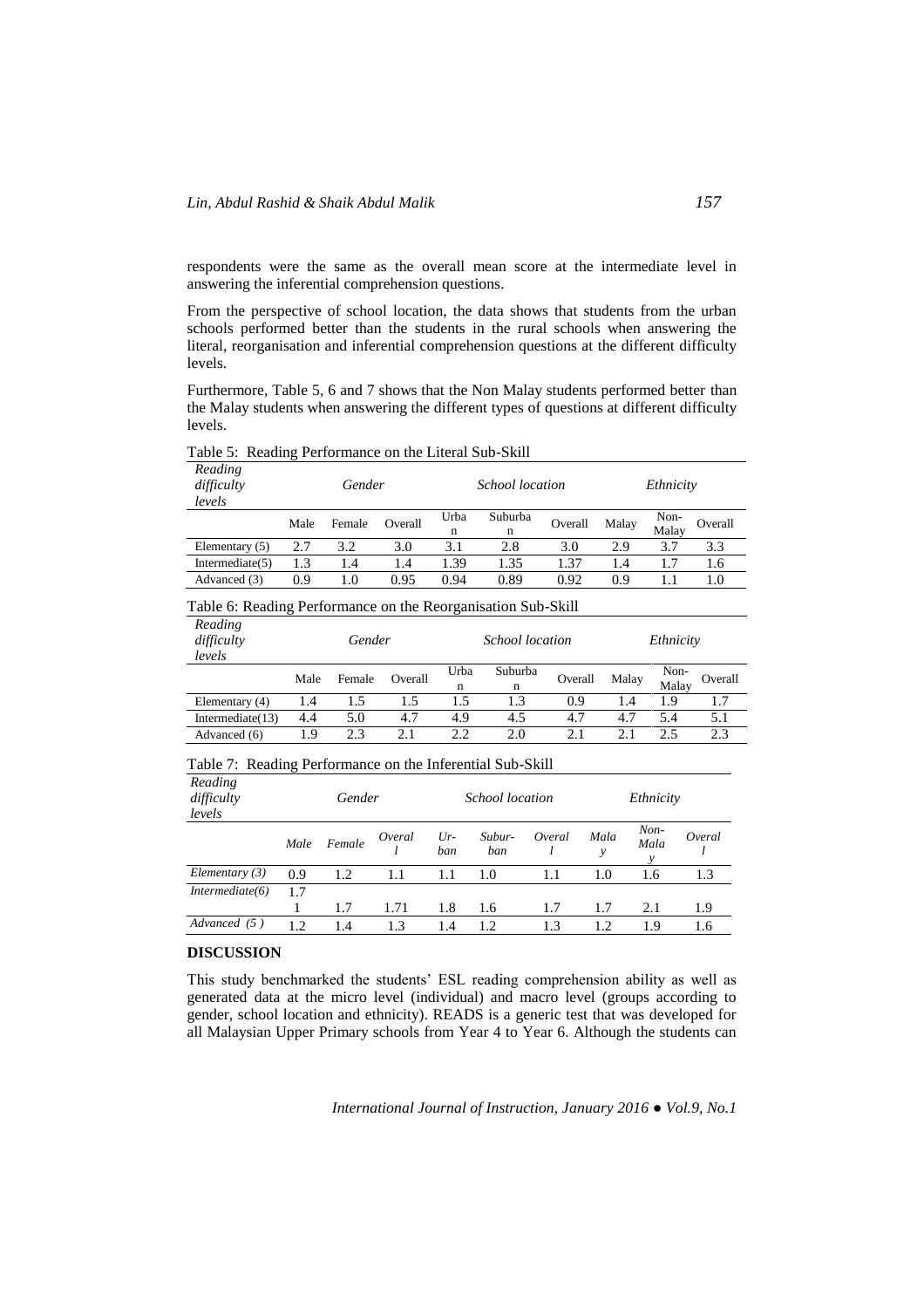be at the same educational level, their reading ability may differ; even so the Reading Matrix from READS can differentiate the real ESL reading ability of these students. The result showed that more than half of the total number of respondents in Year 5 were categorised as "below standard" and one fifth of the total number of respondents were categorised as at "academic warning". Only a small percentage was classified as "meet standard". Therefore, this study suggests that a large number of students in that district are weak in answering the ESL reading comprehension involving the different sub-skills of reading. They have difficulty in understanding the different types of texts as well as answering the comprehension questions at the different difficulty levels.

#### **Reads and its Impact on Teaching and Learning**

Current assessment activities in Malaysian schools in many ways may help teachers with a wealth of feedback information. But this is rather general in nature and may not be capable of providing information about the precise problems faced by learners.

The introduction of READS and the direction of this study are intended to provide a more strategic and systematic mechanism to assist teachers and policy makers with the necessary information at macro and micro levels regarding the use of assessment feedback. For example, at the macro level, policy makers and administrators can observe, monitor and follow learners at the state, district, school and class levels in terms of reading comprehension trends and development. While at the micro level, the school principal and teacher concerned and as well as parents will be able to look at learners" progress in many ways. For example, students who are categorized at Band 4 will be able to answer the literal, reorganisation and inferential questions at ease while students in Band 1 can understand only a few words that they read. These students have difficulty even in answering the literal comprehension questions which is the simplest level of comprehension questions. Such diagnostic information is very useful in targeted strategies to support such students in being given appropriate stretch goals for where they are at in their learning.

Assessment like READS equipped with the necessary management system may provide useful evidence based data for teachers to develop appropriate instructional strategies pinning down the problems learners uncounted and subsequently work on learners" strengths and weaknesses to provide the necessary help. Ground breaking assessment innovation like this as provided by READS is rather new to the Malaysian school setting. It provides an avenue to teachers and administrator alike to pay particular attention to details and provide, using a medical analogy "the right antidote for the specific kind of sickness". The information generated from READS management system can be kept over a period of time and learners" progress can be fully monitored. This effort in the long run may impact in the manner formative assessment and should be conducted and the data generated should be utilized.

Teachers in Malaysia have a role to play as advocated by the latest curriculum transformation suggested in the Malaysian Educational Development Plan 2013-2025 that critically advocates the importance of English Language and teachers" professionalism. In line with this transformation plan, the information generated by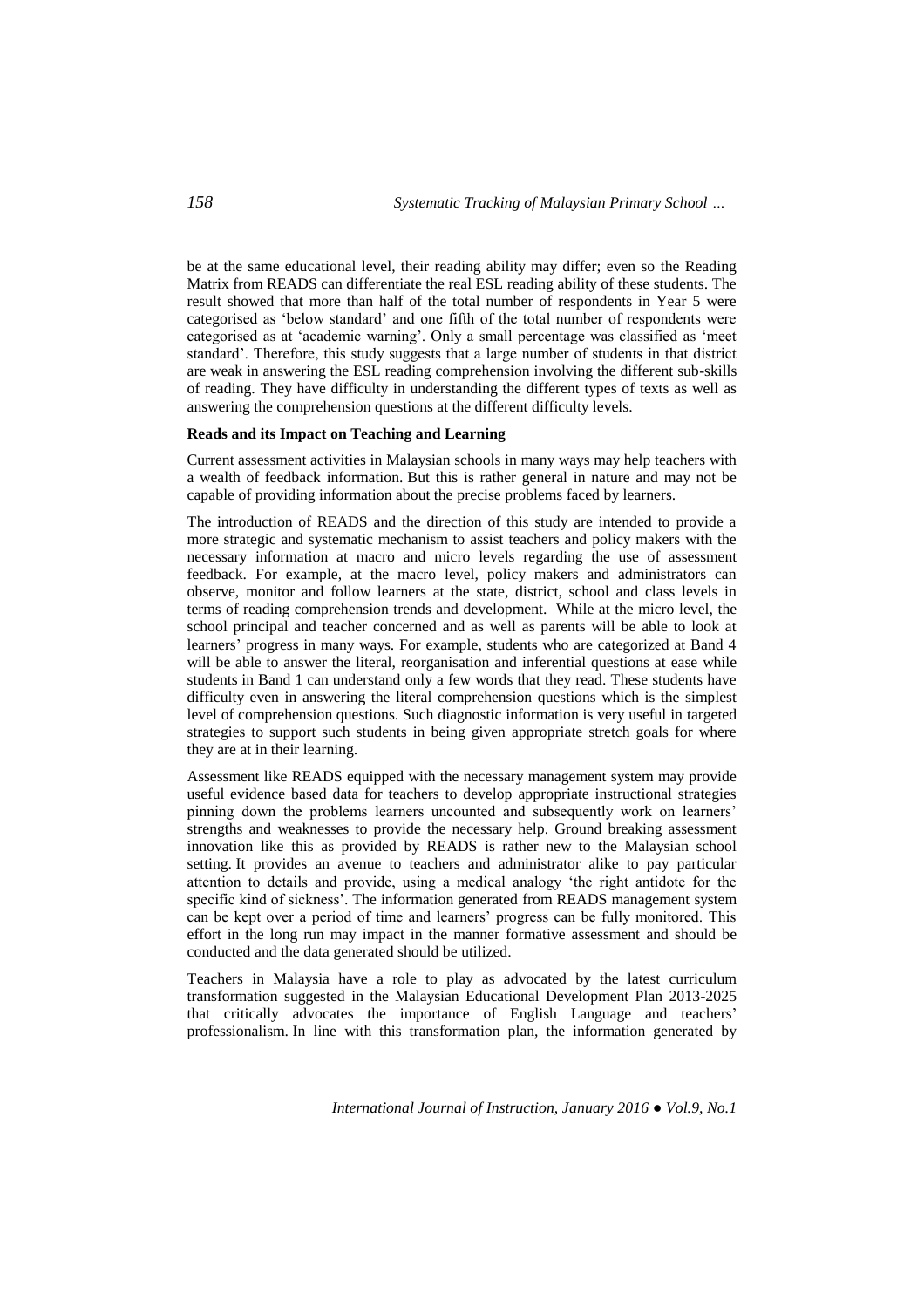READS management system is geared towards enhancing teachers" professionalism to teach through a well informed assessment process and to teach the right things right. For example, concentration on certain skills in the Barrett"s taxonomy may have to be given much more priority than others as reflected in the findings for example: Findings in Table 5, table 6 and Table 7 indicate that majority of the students in Year 5 have difficulty in answering the inferential comprehension questions as compared to answering the literal and reorganisation comprehension questions. Thus, the teachers have to focus on teaching reading skills to help students make inferences and draw conclusions. We foresee that READS along with its management system have its credibility as its usage will eventually be a substantial part of teachers' everyday tool in their classrooms. Learners eventually will be given a relevant instruction and appropriate stretch goals to maximize their learning gains.

# **CONCLUSION**

The current evaluation system can neither decode the true reading ability of the students nor determine the reading ability of the students. Indeed, it does not provide sufficient information to assist teachers with instruction. Now, ESL teachers can use READS to benchmark students' reading abilities precisely. READS can be used as formative assessment as well as "assessment for learning" to inform teachers of their students" abilities. It can also be used as summative assessment or "assessment of learning" to benchmark learners against the norm. The novelty of READS is unprecedented as it is not only a unique assessment tool with a large repository of comprehension texts and questions that can be generated, but READS is also a management system that can assess, grade, and generate sophisticated data useful in decision making by educational professionals. READS will free teachers from endless and unnecessary tasks of grading and record keeping and thus put teachers to work with the core teaching business. Less assessment and more focus on teaching and learning. A bit like the old phrase "you don"t fatten a pig by constantly weighing it'. With READS, we believe that the nationwide upper primary school students" ESL reading comprehension ability can be established. One of the main highlights of READS is that it can readily be used in countries where English is spoken as a second or foreign language in this region.

#### **REFERENCES**

Alderson, J. C. (2000). *Assessing reading.* Cambridge: Cambridge University Press.

Alderson, J. C. & Urquhart, A. H. (eds.) (1984). *Reading in a foreign language*. Essex: Longman.

Anderson, L. W., & Krathwohl, D. R. (Eds.). (2001). *A taxonomy for learning, teaching and assessing: A revision of Bloom's Taxonomy of educational objectives*. New York: Longman.

Banks, S. R. (2005). *Classroom Assessment: Issues and practices*. Boston: Pearson Education, Inc.

Boston, C. (2002). The concept of formative assessment. *Practical Assessment Research & Evaluation,* 8 (9).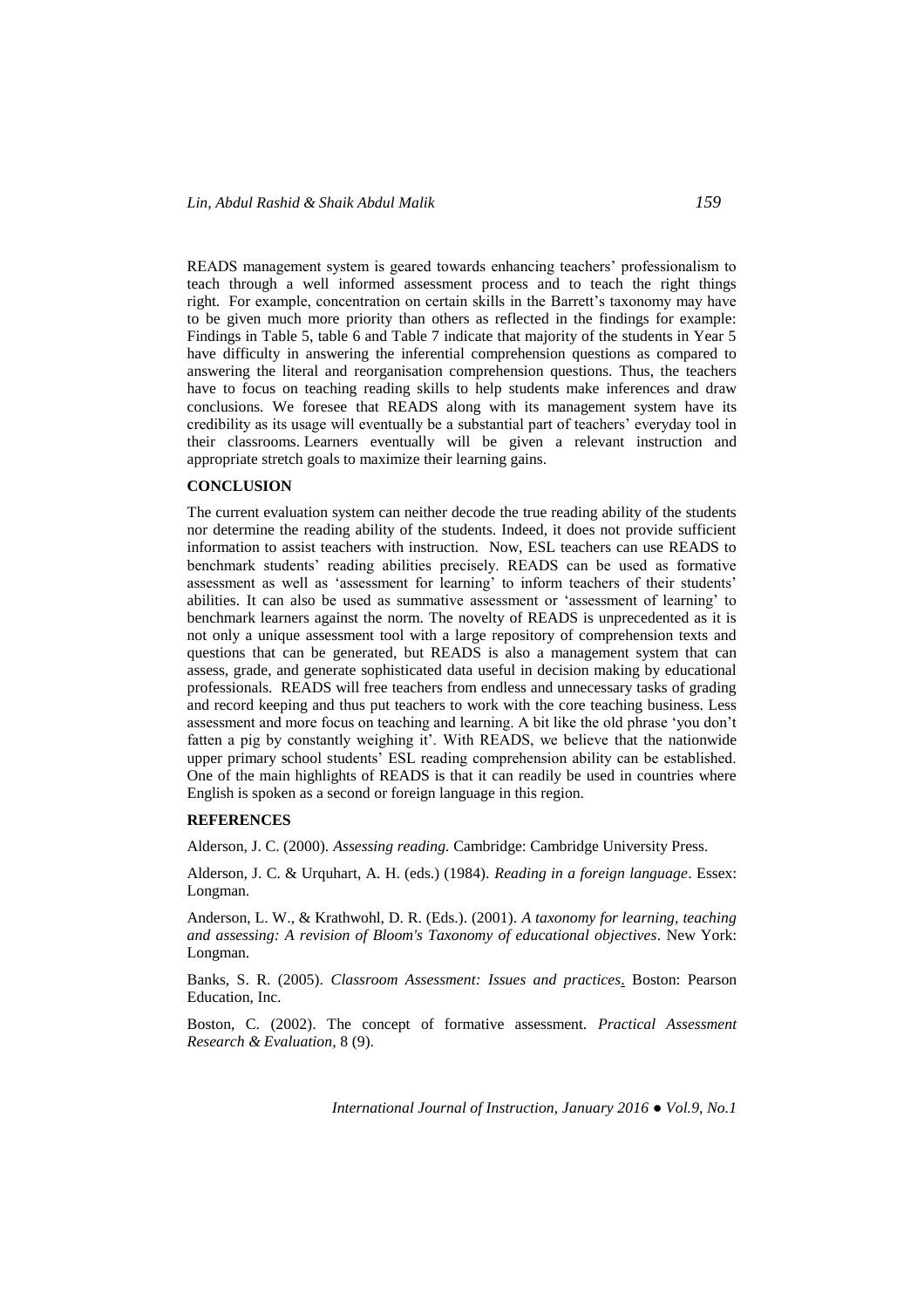British Columbia Performance Standards. (2013). *Reading for Information*. Province of British Columbia: Ministry of Education of Ministry Columbia. Online. Accessed on 15 November 2015. [http://www.bced.gov.bc.ca/perf\\_stands/reading\\_g6.pdf](http://www.bced.gov.bc.ca/perf_stands/reading_g6.pdf)

Brown, H. D. (2004). *Language assessment: Principles and classroom practices*. New York: Pearson Education, Inc.

Burke, K., ed. (1992). *Authentic Assessment: A collection.* Arlington Heights: IRI/Skylight Training and Publishing, Inc.

Carey, L. M. (2001). *Measuring and evaluating school learning* (Third ed.). Boston: Allyn and Bacon.

Day, R. R. & Park, J. (2005). Developing Reading Comprehension Questions. *Reading in a Foreign Language, 17*(1), 60-73.

Earl, L. M. (2003). *Assessment as learning: Using classroom assessment to maximise student learning.* Thousand Oaks: Corwin Press.

Horton, T., ed. (1990). *Assessment debates*. London: Hodder and Stoughton.

Kubiszyn, T., & Borich, G. (1996). *Educational Testing and Measurement: Classrooom Application and Practice.* New York: Harper Collins.

Lambert, D. & Lines, D. (2000). *Understanding Assessment: Purpose, perception, practice*. London: Routledge.

Massachusetts Department of Education (2003*). 2002 NAEP reading results*. Malden: Massachusetts Department of Education. Online. Accessed on 5 August 2007. [http://www.](http://www/) doe.mass.edu/mcas/naep/results/02naep\_read.pdf

Massachusetts Department of Education (2007). *2007 NAEP tests: Summary of results for Massachusetts. Malden: Massachusetts Department of Education*. Online Accessed on 20 December 2007. http://www. doe.mass.edu/mcas/naep/results/07read\_math.pdf

Masters, G. N. (2006). *Continuity and growth: Key consideration in educational improvement and accountability*. In a paper presented at 3rd International Conference on measurement and evaluation in education, Penang. 13 -15 February 2006.

Masters, G. N. (2014). *Towards a growth mindset in assessment*. In a paper presented at Australian Curriculum: Aligning learning areas mini-conference, Brisbane. 22 March 2014.

Minnesota Academic Standards (2013). *English Language Arts K-12 2010*. Minnesota Department of Education.Online. Accessed on 8 March 2015.http:// education.state.mn.us/MDE/EdExc/StanCurri/K12AcademicStandards/Reading/index.htm

Mullis et al. (2009). *PIRLS 2011 assessment framework and specifications*. Chestnut Hill, MA: PIRLS International Study Center, Lynch School of Education, Boston College.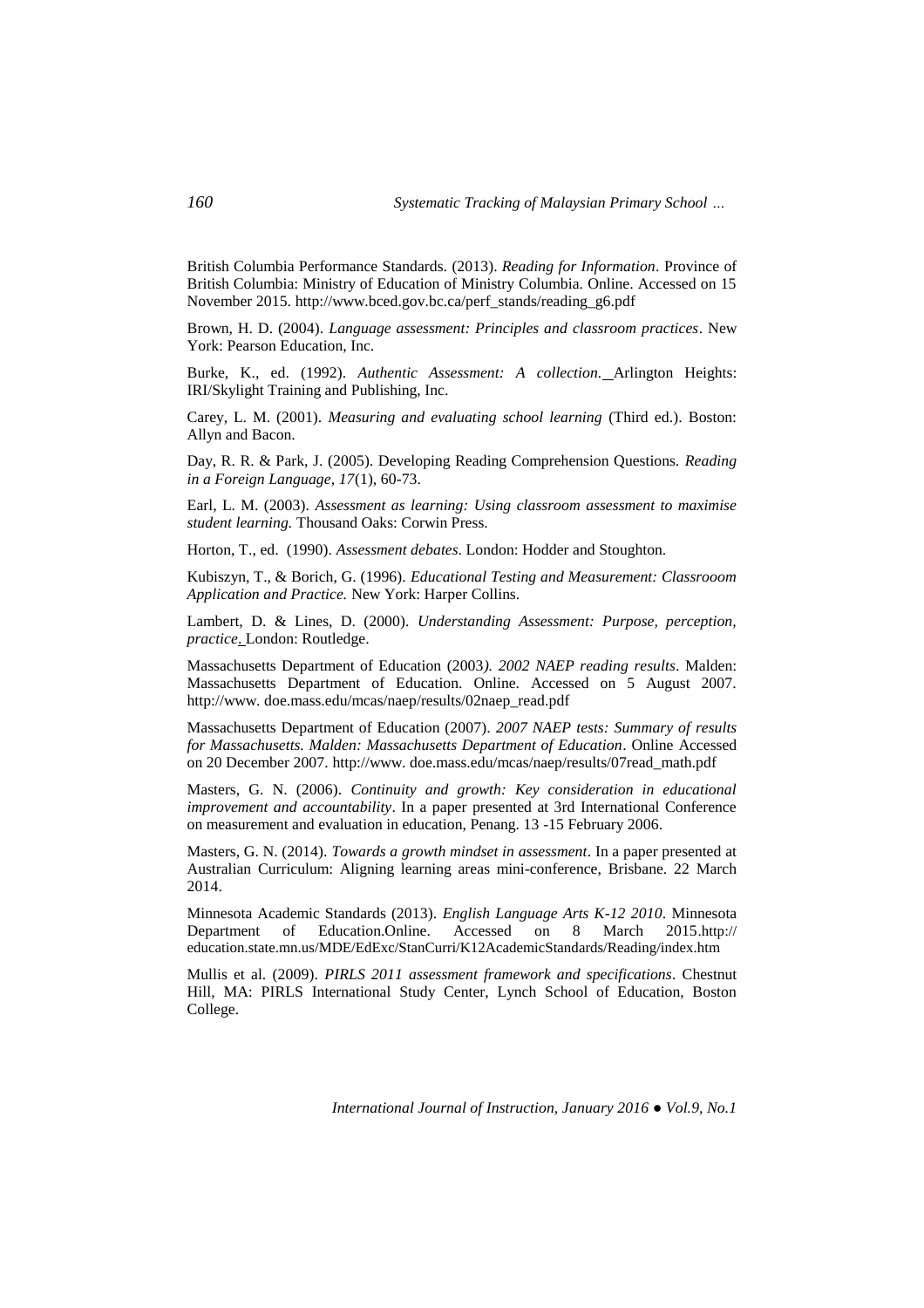OECD (2002). *Reading for change: Performance and engagement across countries. Results from PISA 2000.* Paris: OECD Publications.

Organization for Economic Cooperation and Development (OECD) (2012). *Program for International Student Assessment* (PISA), 2012.Online. Accessed on 15 February 2015[. http://nces.ed.gov/surveys/pisa/pisa2012/pisa2012highlights\\_5c.asp](http://nces.ed.gov/surveys/pisa/pisa2012/pisa2012highlights_5c.asp)

Popham, W. J. (1999). *Classroom assessment: What teachers need to know (Second ed.)*. Boston: Allyn and Bacon.

South Dakota Department of Education. (2014). *Sixth Grade Reading Standards*. Pierre. Online. Accessed on 12 January 201[5.http://doe.sd.gov/contentstandards/](http://doe.sd.gov/contentstandards/)

Stiggins, R. (2008). *An introduction to student-involved assessment for Learning* (Fifth ed.). New Jersey: Pearson Education Inc.

U. S. Department of Education (2013). *National Assessment of Educational Progress (NAEP), 2013 Reading Assessment.* Institute of Education Sciences, National Center for Education Statistics. Online. Accessed on 20 December 2014. http://nces.ed.gov/nationsreportcard/statecomparisons/withinyear.aspx?usrSelections=2 %2cRED%2c0%2c0%2cwithin%2c0%2c0Weeden et al. (2002). *Assessment: What's in it for schools?* London: Routledge Falmer.

Zwiers, J. (2005). *Building reading comprehension habits in grades 6-12: A toolkit of classroom activities*. Newark: International Reading Association.

#### **Turkish Abstract**

#### **Öğretim Sürecini İyileştirmek için Malezya İlkokul Öğrencilerinin ESL Okuduğunu Anlama Performanslarının Sistematik Takip Edilmesi**

Bu çalışmanın amacı ilkokul öğrencilerinin ESL okuduğunu anlama becerilerini sistematik olarak değerlendirmek ve takip etmek, aynı zamanda bireysel başarı, okul lokasyonu, cinsiyet, etnisiteye göre okulda, bölgede ve ulusal düzeyde micro ve macro düzeyde very oluşturmaktır. Bu girişimin asıl amacı ESL öğretmenlerine öğrencilerin okuma becerileriyle ilgili bilgi sağlamak ve öğrencilerin okuduğunu anlama standartlarını belirlemektir. Otomatik oluşturulan verinin öğretmenlerin değerlendirme için test materyali hazırlamasına ve bunların sonuçlarını tutmalarına ihtiyaç duymadan sınıf içi öğretim sürecini iyileştirmesi beklenmektedir. Katılımcılar şehir ve kırsal okullardan kuzey Malezya"dan 1514 5. sınıf öğrencisidir. Fikir test seti ve İlkokullar için Okuma Değerlendirmesi ve Çözümleme Sistemi (READS) ile kavramsallaştırılmıştır. Bulgular öğrencilerin çoğunun standartların altında olduğunu göstermiştir. Oluşturulan veri eğitim bakanlığına öğrencilerin ihtiyaçlarını karşılayacak okuma materyali ve öğretimi odaklı kanıt temelli daha kaliteli öğretim süreçleri geliştirmesine yardımcı olacaktır.

**Anahtar Kelimeler:** değerlendirme, okuma becerisi, okuma değerlendirmesi, çözümleme, öğretim süreci